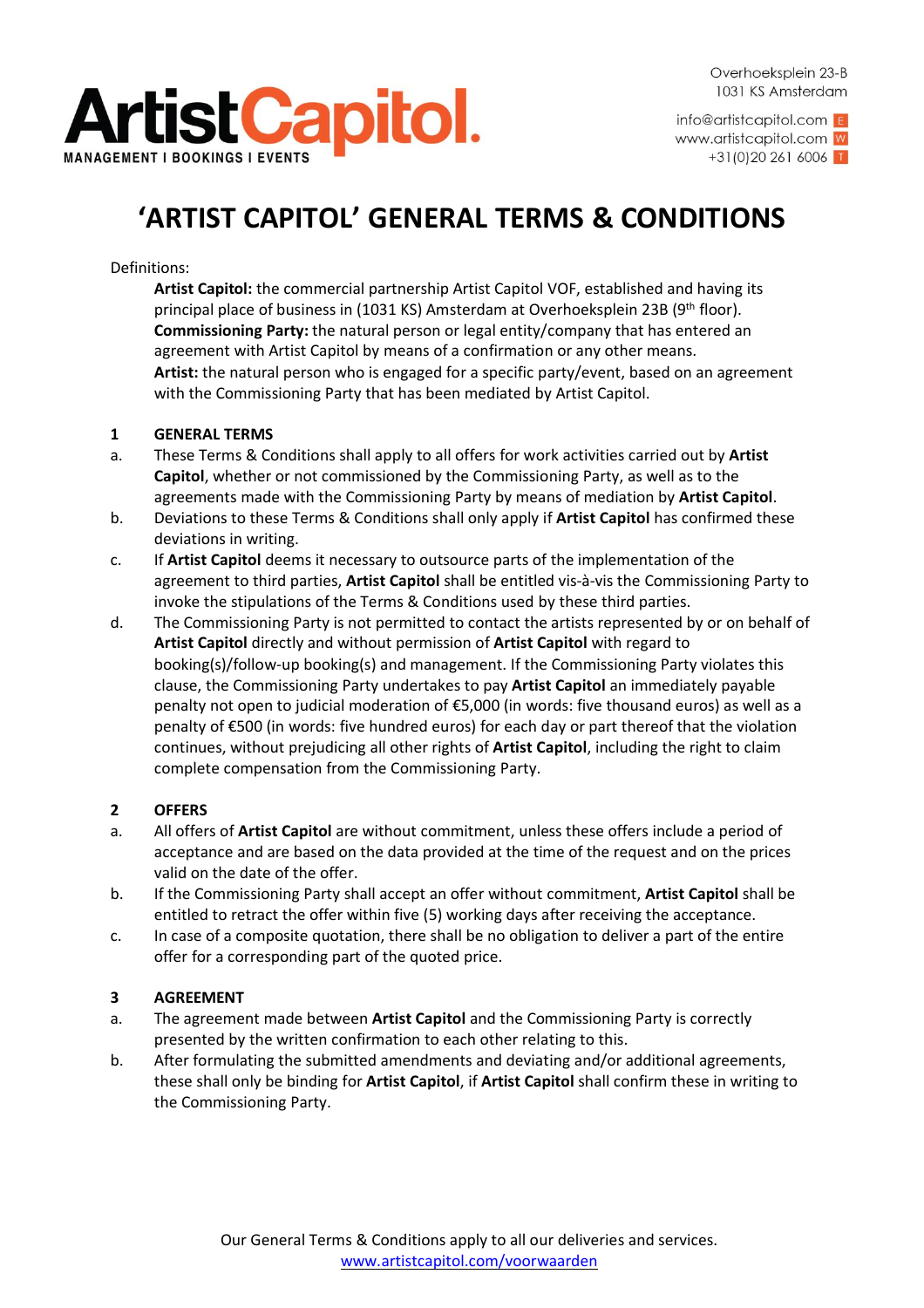# **ArtistCapitol. NAGEMENT I BOOKINGS**

Overhoeksplein 23-B 1031 KS Amsterdam

info@artistcapitol.com E www.artistcapitol.com W  $+31(0)202616006$ 

- c. All amendments to the agreement, which are made by the parties in mutual agreement and/or are caused by the non-correspondence or no longer correspondence of the data known at the time of entering the agreement with the data emerging at the time of implementation, shall be considered additional and/or less work that is calculated in reasonableness and – if possible- shall be invoiced together with the principal sum.
- d. **Artist Capitol** shall be free to determine how it shall implement the agreement. In case of impediment of the booked artist while implementing the agreement, **Artist Capitol** shall be entitled in consultation with the Commissioning Party and in all reasonableness to engage another artist, to employ artists from third parties and to have these third parties implement the entire agreement or part thereof, and to on-charge the costs incurred by this to the Commissioning Party.
- e. **Artist Capitol** reserves the right to refuse a booking without providing reasons.
- **4 OBLIGATION STIPULATIONS OF THE COMMISSIONING PARTY CONCERNING THE PERFORMANCE AND/OR THE ARTIST**
- a. The Commissioning Party shall take care of and shall be responsible for the correct execution of the obligations stated in the Technical Rider and Hospitality Rider of the artist. The mentioned Rider(s) of the artist are an integral part of the agreement. The Commissioning Party shall sign the mentioned Rider(s) for approval.
- b. The prior written permission of **Artist Capitol** shall be needed for using the promotion material including the name, logo and/or picture of the artist, by or on behalf of the Commissioning Party. The Commissioning Party shall ensure that minimum two (2) copies of the approved material shall be given to **Artist Capitol**.
- c. If the Commissioning Party shall use 'merchandise', it must obtain at all times the prior written permission of **Artist Capitol**. In addition, minimum five (5) copies shall be given to **Artist Capitol**.
- d. With due observance of content of the aforementioned Rider(s) of the artist mentioned in Article 4.a, there may not be any limitations in principle during the sound check and/or the performance of the artist. If the artist upon arrival at the party/event thinks that the sound/the level of the sound is unacceptable and/or that the content of the Rider(s) is not correct or not met in any other way, **Artist Capitol**/the artist shall be entitled to cancel the performance without nullifying the agreed payment by the Commissioning Party. **Artist Capitol**/the artist shall not be liable for the cancellation referred to in this article.
- e. The Commissioning Party shall take care of 'top billing' in all advertisements and promotion. If the Commissioning Party wants to promote in another manner, it should inform **Artist Capitol** about this and ask **Artist Capitol**'s permission for this in writing at least 14 days prior to the party/event.
- f. It is not allowed to use the name, logo, artwork, picture and/or the personal and biographical details of the artist, whether directly or indirectly, unless the parties have reached agreement about this in writing and in advance.
- g. At the request of the Commissioning Party, **Artist Capitol** shall provide if possible the necessary photos, logos, branding and/or artwork. Everything remains the property of **Artist Capitol** and shall be returned immediately after use.
- h. None of the costs for promotion, etc. shall be at the expense of **Artist Capitol** and/or the artist.
- i. The Commissioning Party shall not begin to promote and advertise *before* **Artist Capitol** receives a written confirmation of the booking agreement and 100% of the agreed payment.
- j. The artist shall not be obliged, in all respects, to grant interviews to radio, television, newspapers, magazines or online media, unless **Artist Capitol** or the artist have given prior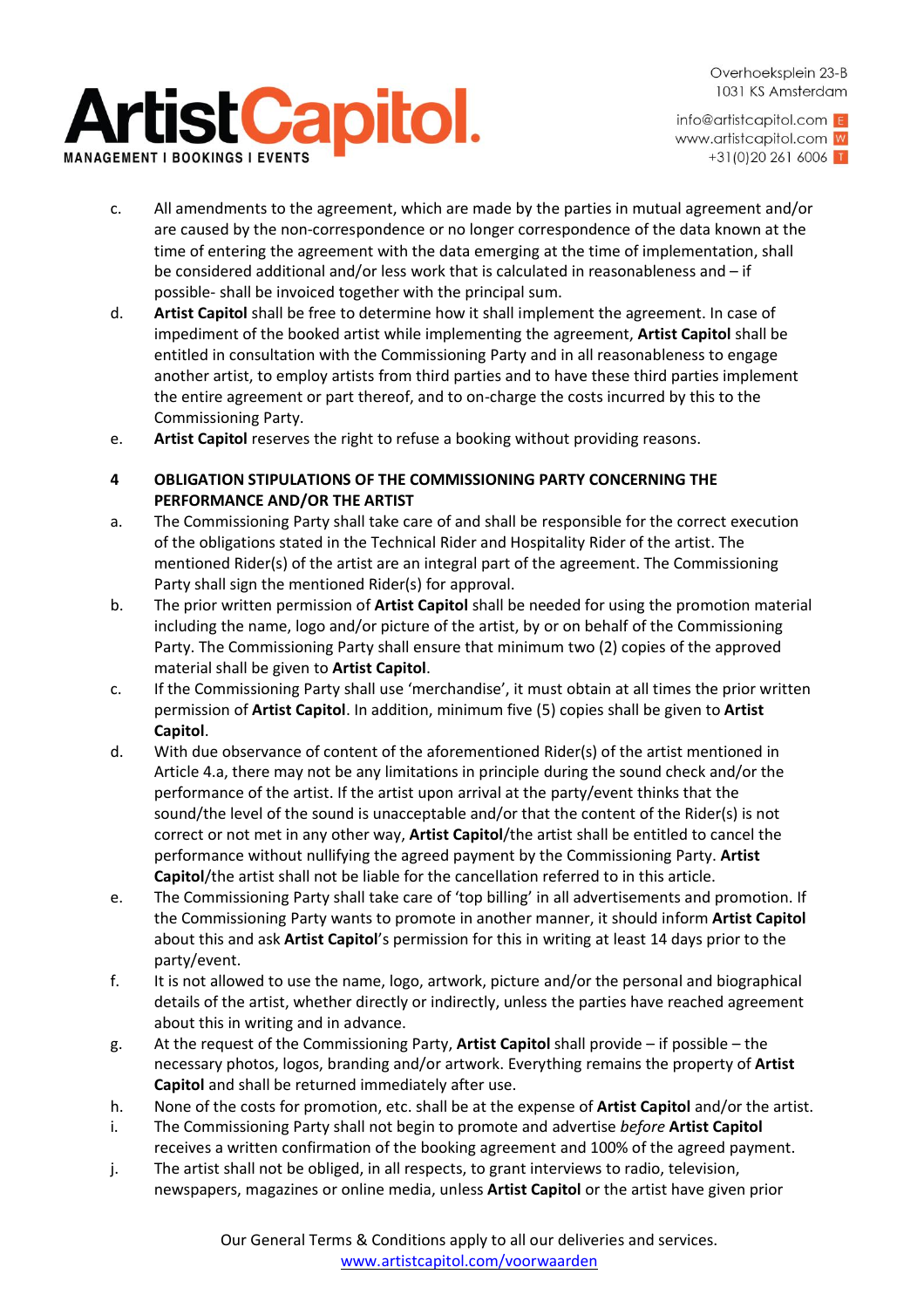

info@artistcapitol.com E www.artistcapitol.com W  $+31(0)202616006$ 

written permission for this to the Commissioning Party.

- k. The Commissioning Party shall take the greatest care of obtaining all required permits and licenses for the party/event. In addition, it shall take care of the required and adequate thirdparty liability insurance and event insurance. Following a first request of **Artist Capitol**, the Commissioning Party shall present these insurances to **Artist Capitol**.
- l. The artist shall perform at indoor parties/events, unless agreed specifically otherwise in writing.
- m. The Commissioning Party shall be obliged at the time of the booking to state which sponsors (mentioning the brand and product group) will sponsor the event/performance. At all times, **Artist Capitol**/the artist shall be entitled to refuse a performance, if the Commissioning Party has not stated all the sponsors. **Artist Capitol**/the artist shall not be liable for the refusal referred to in this article.
- n. The Commissioning Party is not entitled to transfer the booking of the artist to third parties without the prior written permission of **Artist Capitol**. The Commissioning Party should inform **Artist Capitol** in advance about the ultimate fee(s) (artist fee and/or booking fee) that is/are paid for the performance of the artist. Following a first request of **Artist Capitol**, the Commissioning Party shall submit proof of the transaction or proof of paying these fees to **Artist Capitol**.

#### **5 DETAILS OF THE COMMISSIONING PARTY**

- a. The Commissioning Party shall be independently obliged to provide all information relevant to implementing the assignment and in addition, the Commissioning Party shall be obligated to submit to **Artist Capitol** on time, in the required format and in the required manner all details and documents, which in the opinion of **Artist Capitol** are needed for correctly implementing the agreement entered.
- b. **Artist Capitol** shall be entitled to suspend the implementation and/or (further) execution of the agreement until the time that the Commissioning Party has met the obligation mentioned in the previous paragraph. Furthermore, **Artist Capitol** shall be entitled to charge the Commissioning Party the additional costs resulting from the delay.

#### **6 PRICES AND CHANGES IN PRICES**

- a. The agreed prices at the time of the formation of the agreement are based on the details known at the time of the formation and exclude turnover tax (VAT) and travel & accommodation expenses.
- b. If after the formation of the agreement between **Artist Capitol** and the Commissioning Party – circumstances shall occur that shall justify a change in the agreed upon price, **Artist Capitol** shall be entitled to change the price accordingly without having it result in the cancellation of the order assigned by the Commissioning Party.

### **7 CANCELLATION**

- a. If the artist shall be booked for a radio or television performance (including online performance), a performance abroad, or has obligations vis-à-vis his/her publisher/record company, and this performance/obligation occurs simultaneously with the party/event, **Artist Capitol** shall be entitled to annul the agreement. In such a case, the Commissioning Party shall not owe any payment to **Artist Capitol** and the Commissioning Party shall not be entitled to any compensation. As a service but non-obligatory, **Artist Capitol** shall propose a reasonable alternative within this framework.
- b. If the Commissioning Party shall cancel the booking more than 60 days before the party/event,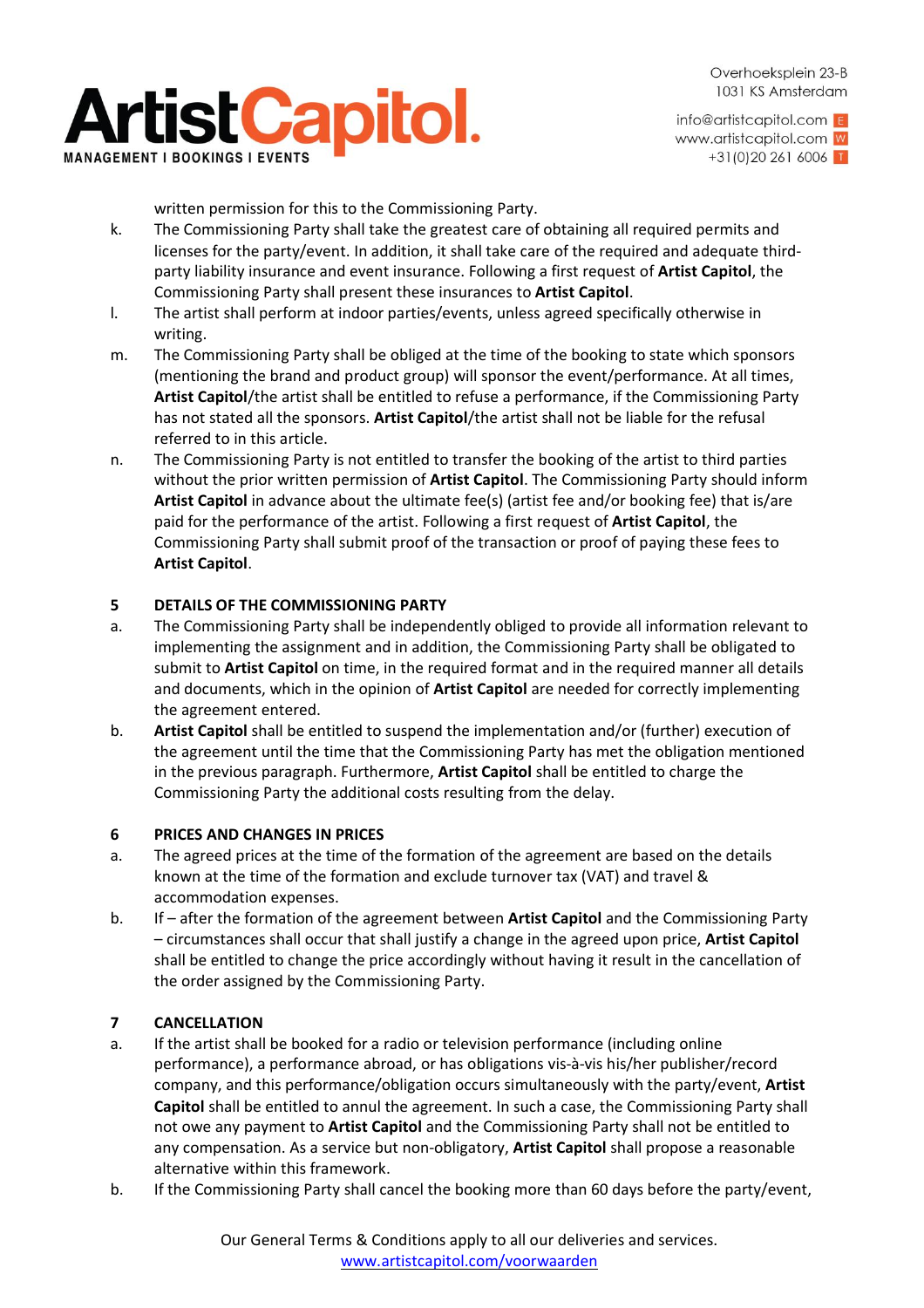

info@artistcapitol.com E www.artistcapitol.com W  $+31(0)202616006$ 

it should pay 50% of the agreed upon reimbursement.

- c. If the Commissioning Party shall cancel the booking between 60 and 30 days before the party/event, it should pay 75% of the agreed upon reimbursement.
- d. If the Commissioning Party shall cancel the booking in less than 30 days before the party/event, it should pay 100% of the agreed upon reimbursement.
- e. **Artist Capitol** shall be entitled to replace or to have a third party replace individual bandmembers of the artist due to – to name just a few – illness, occupational disability, missed flights, radio or television performance (including online performance) and performances abroad. **Artist Capitol** shall not be obliged to inform the Commissioning Party about this in advance, but will make every effort to do this in all reasonableness.

#### **8 FORCE MAJEURE**

- a. In case of force majeure, **Artist Capitol** and/or the artist shall be entitled to suspend the implementation of the agreement until the condition that led to the force majeure situation shall no longer exist.
- b. In any case, force majeure is understood to mean any strange cause as well as circumstance that in all reasonableness should not come at the risk of **Artist Capitol** and the artist. Delays at or non-performance by suppliers, transportation problems, operational disturbances, substantial absence due to illness, weather conditions, war, terrorism and strikes (and threats of the aforementioned situations) as well as reasons of a personal nature, which obstruct compliance by **Artist Capitol** and the artist, are explicitly considered force majeure.
- c. If the force majeure period shall be longer than three (3) months as well as in cases in which it is established that the force majeure situation is of a lasting nature, the parties can arrange for the dissolution of the agreement and its related consequences.
- d. **Artist Capitol** shall be entitled to claim payment for the work activities, which were carried out while implementing the agreement concerned *before* the appearance of the circumstance obstructing compliance.
- e. **Artist Capitol** reserves the right to invoke force majeure, even if the circumstance causing this began *after* **Artist Capitol** should have carried out the work activities.

#### **9 CHECKS AND CLAIMS**

- a. The Commissioning Party shall be obliged to check the booking confirmation drafted by **Artist Capitol** carefully for correctness and completeness within eight (8) working days after receipt.
- b. **Artist Capitol** should immediately be informed about inaccuracies and/or incompleteness, found by the Commissioning Party in the agreed confirmation after receiving it, by means of a registered letter.
- c. **Artist Capitol** will no longer handle claims, which reach it more than eight (8) days after delivering the work carried out by **Artist Capitol** or the artist, and will result in the termination of any liability for the Commissioning Party.

#### **10 WARNING OBLIGATION**

- a. The Commissioning Party shall be obliged to inform **Artist Capitol** immediately and completely as soon as it suspects or notices that the performance might not proceed.
- b. In addition to is own care obligation to prevent and/or to limit damage, the Commissioning Party shall be obliged to completely enable **Artist Capitol** and the artist to prevent and/or to limit the threat of damage and/or disadvantage.
- c. The Commissioning Party shall be obliged to indemnify **Artist Capitol** from any and all claims by third parties, which arise or may arise due to the performance of the artist or due to using

Our General Terms & Conditions apply to all our deliveries and services. [www.artistcapitol.com/voorwaarden](http://www.artistcapitol.com/voorwaarden)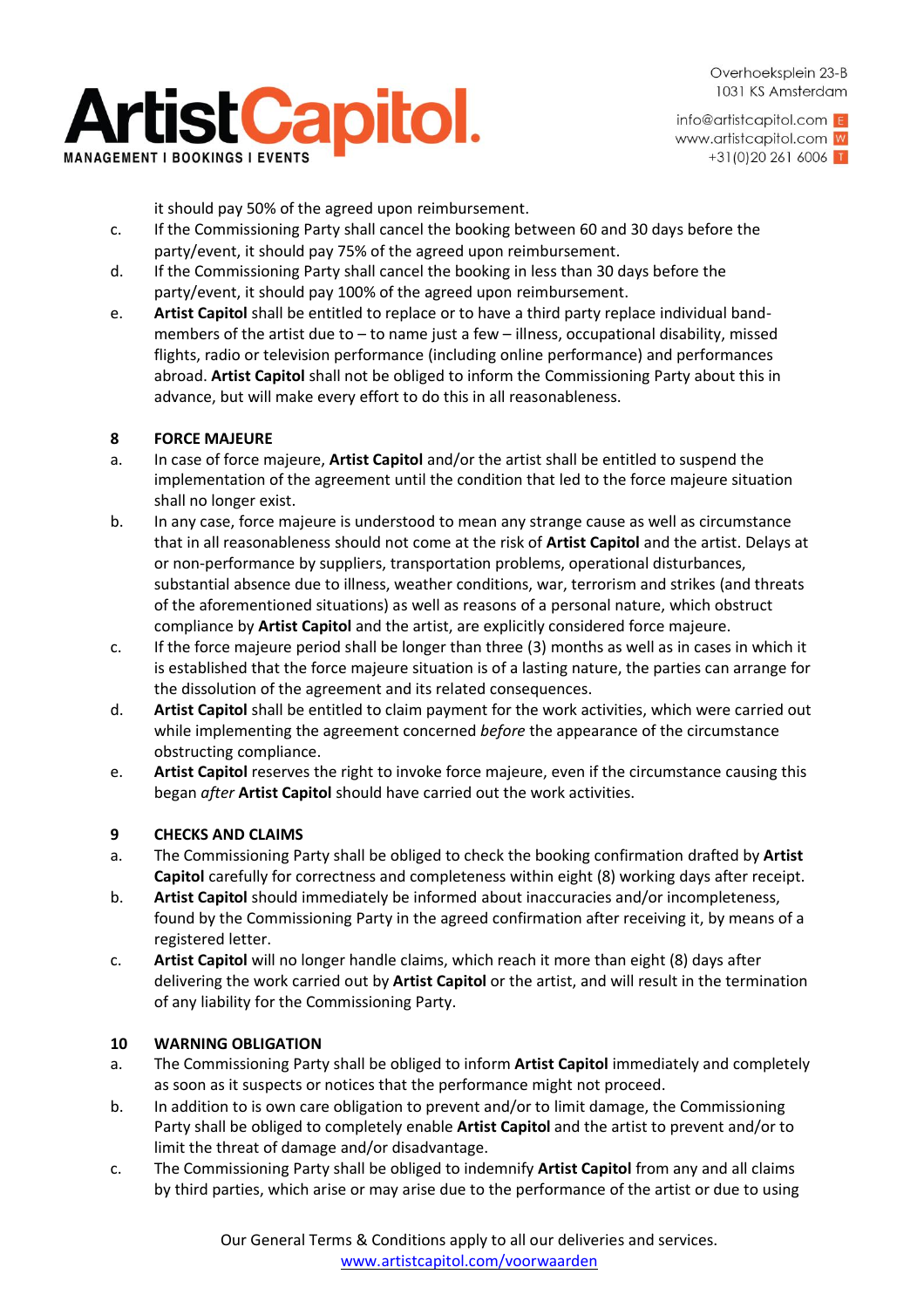

info@artistcapitol.com E www.artistcapitol.com W  $+31(0)202616006$ 

the performance carried out by the Commissioning Party.

#### **11 LIABILITY**

- a. All work activities carried out by **Artist Capitol** shall be done to the best of its abilities and shall be based on the known data, the established facts and the given circumstances.
- b. **Artist Capitol** shall not be liable vis-à-vis the Commissioning Party for damage (whether direct or indirect damage) and/or any disadvantage resulting from work activities carried out by **Artist Capitol** and/or the artist (whether commissioned or not), or any omission in the work activities carried out by **Artist Capitol** and/or the artist, except in cases that this damage shall be caused by gross negligence or intention of **Artist Capitol**.
- c. **Artist Capitol** shall not be liable vis-à-vis the Commissioning Party for damage and/or any disadvantage of any nature, which occurs to the Commissioning Party, because either the Commissioning Party or **Artist Capitol** terminates the agreement or cancels the burden of fulfilling the assigned order.
- d. The Commissioning Party shall be obliged to compensate **Artist Capitol** for all damage of any nature, which is created because of losing effects of the artist and/or the artist's crew, the audio-visual/sound company and **Artist Capitol** (records, record boxes, headphones, bags, coats, etc.) due to theft, fire or damage, for example.
- e. **Artist Capitol** shall also not be liable for persons, who it has appointed as its substitute for implementing and/or (further) execution of the agreement or whose assistance it has sought for the entire or partial fulfilling of the agreement.
- f. If with due observance of the stipulations in the previous paragraphs of this article, it shall emerge that the created damage and/or disadvantage should be at the expense of **Artist Capitol**, the total liability of **Artist Capitol** shall be limited at all times to an amount that according to criteria of reasonableness is proportional to the agreed upon price and in any case shall not be higher than the agreed upon price or in such a case, the amount that the insurer actually shall pay to **Artist Capitol**.
- g. If a third party shall hold **Artist Capitol** liable in the matter of damage and/or any disadvantage for which **Artist Capitol** is not liable pursuant to the agreement with the Commissioning Party and/or these Terms & Conditions, the Commissioning Party shall completely indemnify in this matter and shall compensate **Artist Capitol** for everything that it should pay to this third party, including the reasonable judicial expenses incurred by **Artist Capitol**.
- h. The burden of proof with respect to any alleged liability of **Artist Capitol** shall rest on the Commissioning Party. The Commissioning Party accepts this.

### **12 PAYMENT / SUBSEQUENT CALCULATION**

- a. The Commissioning Party undertakes to pay all invoices, which it receives from **Artist Capitol**, ultimately within 30 days without any deduction and without suspension due to alleged nonperformance.
- b. **Artist Capitol** reserves the right to forward payment of the monies collected by **Artist Capitol** on behalf of the Commissioning Party while deducting fees, costs/third-party costs, VAT and any outstanding invoices of an earlier date. **Artist Capitol** shall never be obliged to compensate the Commissioning Party and/or third parties for default interest over the period in which **Artist Capitol** holds the collected amounts.
- c. In case of non-performance, liquidation/request for liquidation, bankruptcy/request for bankruptcy or moratorium/request for moratorium of the Commissioning Party, its obligations/payment obligations shall become forthwith due and payable. In addition, the obligations/payment obligations of the Commissioning Party shall become forthwith due and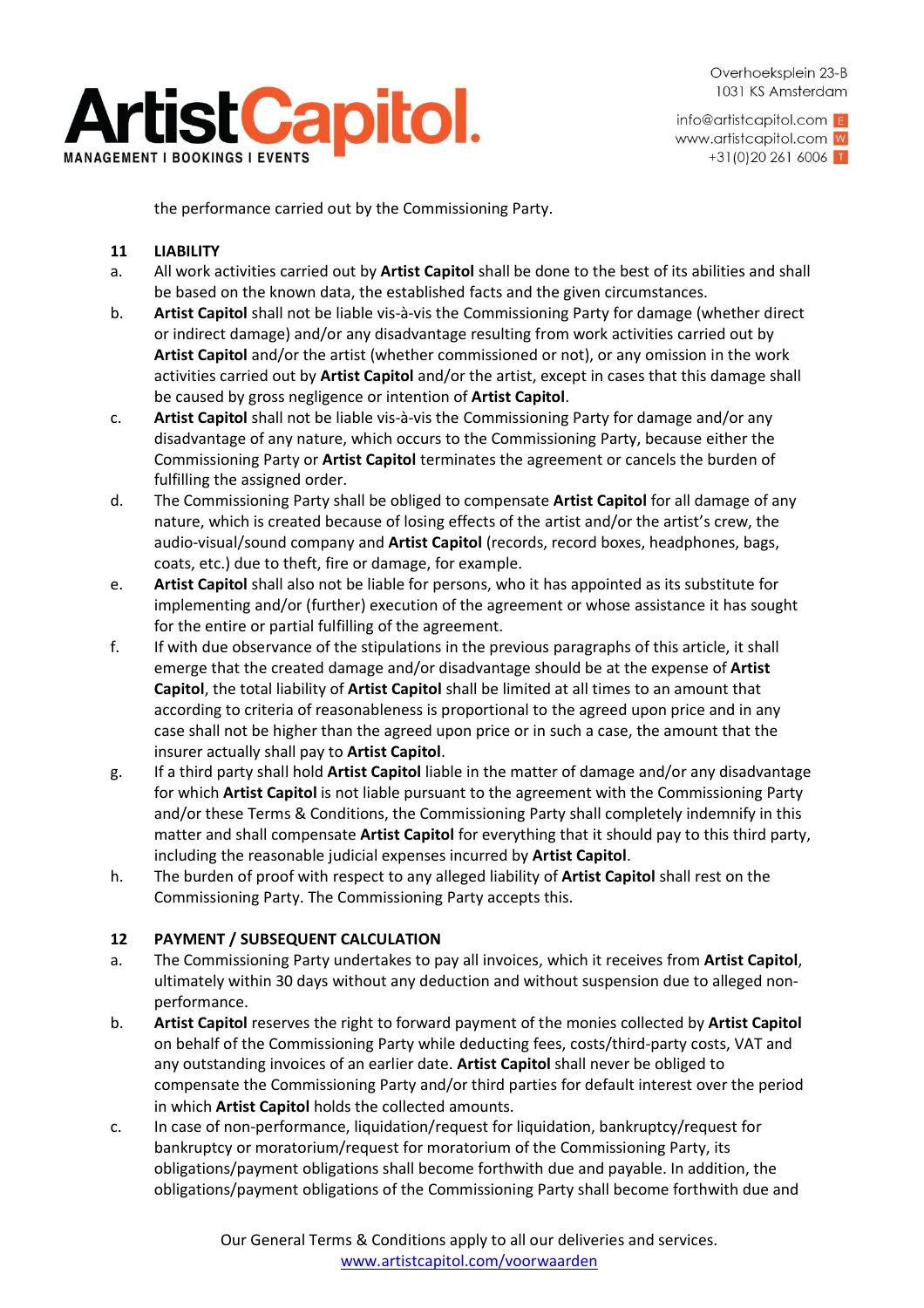

info@artistcapitol.com E www.artistcapitol.com W  $+31(0)202616006$ 

payable in case **Artist Capitol** becomes knowledgeable about circumstances that give it solid reason to fear that the Commissioning Party might not be able to comply with its obligations/payment obligations.

- d. Payment should occur in Dutch currency (Euro) by means of a giro or bank transfer. In case of a cash payment, the Commissioning Party should make sure that **Artist Capitol** shall provide a receipt for this payment.
- e. In case of exceeding the set payment term, the Commissioning Party shall owe the legal interest over the owed amount from the expiration date until the day of payment with a minimum of 12% per year – without requiring a notice of default – in which the interest over a part of the month shall be calculated as a full month.
- f. In addition, the Commissioning Party shall owe the extrajudicial costs from the expiration date, which shall amount to minimum 15% of the principal sum. However, if **Artist Capitol** shall demonstrate to have incurred higher and reasonably necessary costs, including extrajudicial and judicial costs, the Commissioning Party shall also compensate these costs.
- g. The payments made by the Commissioning Party shall always serve initially to settle all interest and costs owed and subsequently, to settle the payable invoices that are outstanding the longest time, even if the Commissioning Party states that the payment relates to an invoice of a later date.

## **13 PROVISION OF SECURITY**

- a. At the time of entering the agreement or afterwards and before starting or continuing work activities, **Artist Capitol** shall be entitled to demand from the Commissioning Party securities that the Commissioning Party will meet its current and future obligations vis-à-vis **Artist Capitol** within a reasonable period.
- b. At all times, the Commissioning Party shall be obliged to provide securities in case of its bankruptcy/request for bankruptcy or moratorium/request for moratorium, discontinuation or liquidation of the company, or because the Commissioning Party shall loose the power to dispose of its entire or partial property by means of attachment or any other means.

### **14 RIGHT TO SUSPEND PERFORMANCE**

- a. In case the Commissioning Party does not meet its obligations vis-à-vis **Artist Capitol**, **Artist Capitol** shall be entitled on its part to suspend the implementation of the agreement – without a notice of default – until compliance on the part of the Commissioning Party shall have occurred.
- b. **Artist Capitol** shall also be entitled to suspend the implementation of the agreement on its part in case **Artist Capitol** becomes knowledgeable about circumstances that give it solid reason to fear that the Commissioning Party might not be able to comply with its obligations vis-à-vis **Artist Capitol**.

# **15 DISSOLUTION**

- a. In case the Commissioning Party shall fail to comply with the agreement, **Artist Capitol** and the artist shall be entitled to bring about the entire or partial dissolution of the agreement by a written extrajudicial declaration for that purpose or by a judicial verdict.
- b. If the agreement shall be dissolved entirely or partially, the Commissioning Party shall be obliged to compensate the positive contract interest of **Artist Capitol** and the artist.
- c. Legally using its right to bring about the entire or partial dissolution of the agreement, **Artist Capitol** shall never be obliged vis-à-vis the Commissioning Party to compensate the resulting damage for the Commissioning Party.

Our General Terms & Conditions apply to all our deliveries and services. [www.artistcapitol.com/voorwaarden](http://www.artistcapitol.com/voorwaarden)